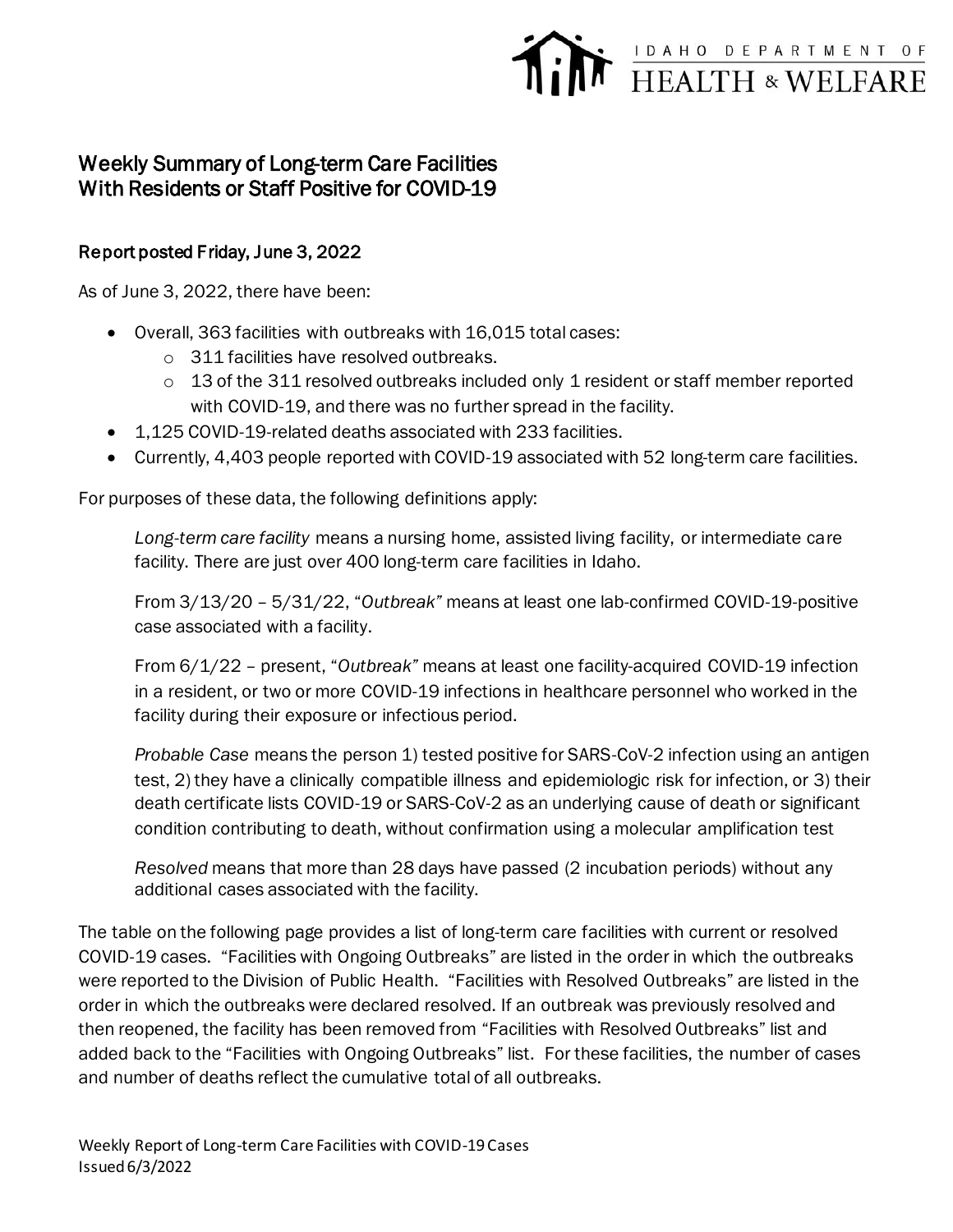

## Long-term Care Facilities with Current or Resolved COVID-19 Cases

| $\#$           | <b>Facility Name</b>                           | City                                     | County            | Number of<br>$Lab-$<br>Confirmed<br>and/or<br>Probable<br>Cases<br>Among<br><b>Residents</b><br>and Staff | Number<br>of Deaths |
|----------------|------------------------------------------------|------------------------------------------|-------------------|-----------------------------------------------------------------------------------------------------------|---------------------|
|                |                                                | <b>Facilities with Ongoing Outbreaks</b> |                   |                                                                                                           |                     |
| $\mathbf{1}$   | State Veterans Home - Boise                    | <b>Boise</b>                             | Ada               | 209                                                                                                       | 14                  |
| $\overline{2}$ | <b>Terraces of Boise</b>                       | <b>Boise</b>                             | Ada               | 134                                                                                                       | $\overline{4}$      |
| 3              | Arbor Valley of Cascadia                       | <b>Boise</b>                             | Ada               | 117                                                                                                       | $\overline{4}$      |
| 4              | LaCrosse Health & Rehab                        | Coeur<br>d'Alene                         | Kootenai          | 154                                                                                                       | 17                  |
| 5              | MorningStar Memory Care at<br>Englefield Green | <b>Boise</b>                             | Ada               | 71                                                                                                        | 4                   |
| 6              | <b>Overland Court Senior Living</b>            | <b>Boise</b>                             | Ada               | 90                                                                                                        | 10                  |
| $\overline{7}$ | Arbor Village at Hillcrest                     | <b>Boise</b>                             | Ada               | 81                                                                                                        | $\overline{2}$      |
| 8              | Bridgeview Estates -<br><b>Skilled Nursing</b> | <b>Twin Falls</b>                        | <b>Twin Falls</b> | 102                                                                                                       | 15                  |
| 9              | <b>Desert View Care</b>                        | Buhl                                     | <b>Twin Falls</b> | 75                                                                                                        | 3                   |
| 10             | Shaw Mountain of Cascadia                      | <b>Boise</b>                             | Ada               | 139                                                                                                       | 9                   |
| 11             | <b>Grace Assisted Living - Fairview Lakes</b>  | Meridian                                 | Ada               | 99                                                                                                        | 11                  |
| 12             | Good Samaritan Society - Moscow<br>Village     | <b>Moscow</b>                            | Latah             | 82                                                                                                        | 4                   |
| 13             | Grace Memory Care                              | <b>Boise</b>                             | Ada               | 47                                                                                                        | 4                   |
| 14             | State Veterans Home - Pocatello                | Pocatello                                | <b>Bannock</b>    | 108                                                                                                       | $\overline{7}$      |
| 15             | Garden at Orchard Ridge                        | Coeur<br>d'Alene                         | Kootenai          | 104                                                                                                       | $\overline{7}$      |
| 16             | Royal Plaza - Lewiston                         | Lewiston                                 | Nez Perce         | 106                                                                                                       | 3                   |
| 17             | <b>Bingham Memorial Skilled Nursing</b>        | <b>Blackfoot</b>                         | <b>Bingham</b>    | 69                                                                                                        | $\overline{2}$      |
| 18             | Canyon West of Cascadia                        | Caldwell                                 | Canyon            | 163                                                                                                       | 13                  |
| 19             | Life Care of Treasure Valley                   | <b>Boise</b>                             | Ada               | 144                                                                                                       | 10                  |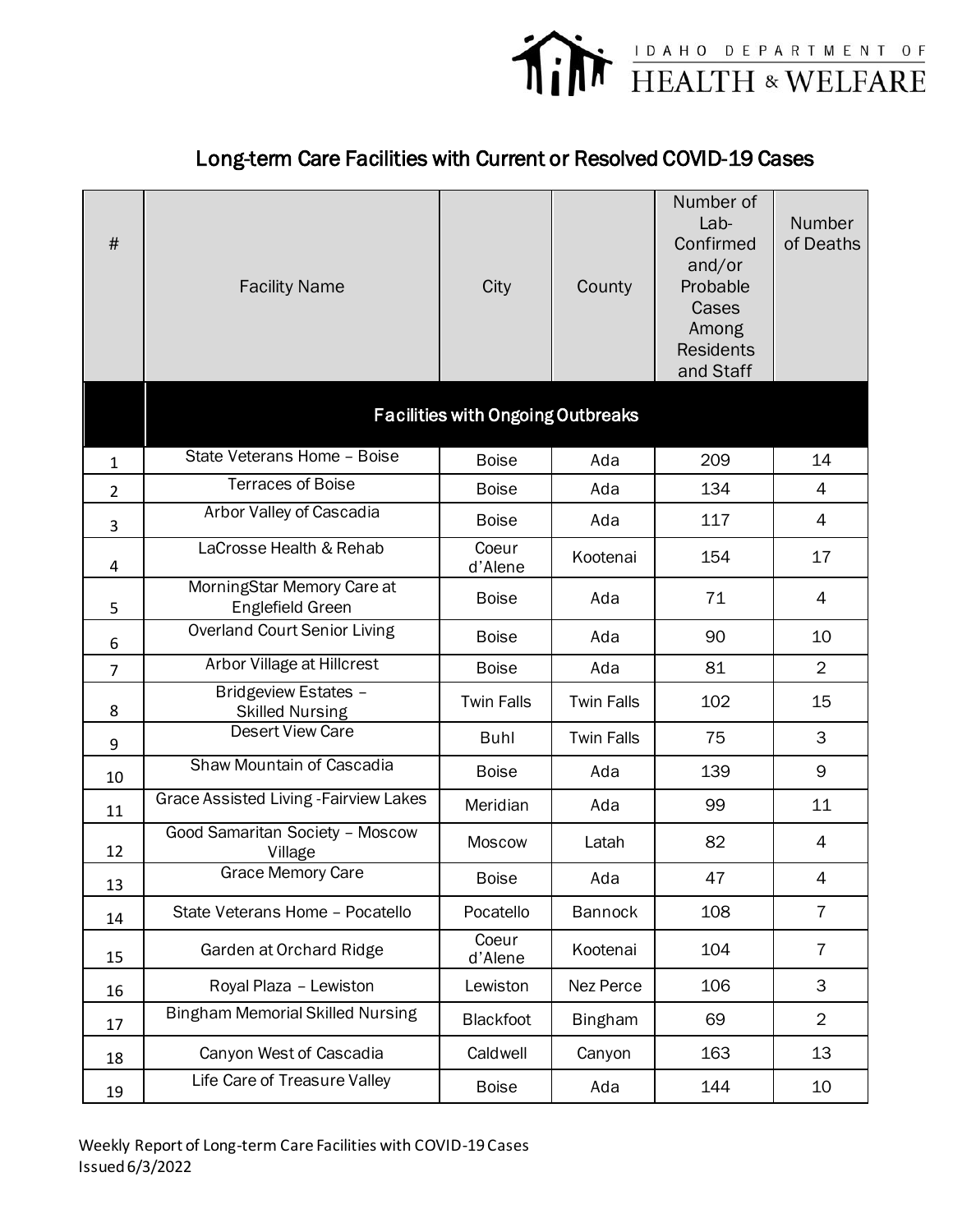

| $\#$ | <b>Facility Name</b>                                     | City               | County            | Number of<br>Lab-<br>Confirmed<br>and/or<br>Probable<br>Cases<br>Among<br><b>Residents</b><br>and Staff | Number<br>of Deaths |
|------|----------------------------------------------------------|--------------------|-------------------|---------------------------------------------------------------------------------------------------------|---------------------|
| 20   | St Luke's Elmore Long Term Care                          | Mountain<br>Home   | Elmore            | 9                                                                                                       | 0                   |
| 21   | The Bridge at Post Falls                                 | Post Falls         | Kootenai          | 84                                                                                                      | 5                   |
| 22   | <b>Caldwell Care of Cascadia</b>                         | Caldwell           | Canyon            | 148                                                                                                     | 17                  |
| 23   | <b>Brookside Landing</b>                                 | Orofino            | Clearwater        | 59                                                                                                      | $\overline{2}$      |
| 24   | Grace Assisted Living at State St.                       | <b>Boise</b>       | Ada               | 85                                                                                                      | 5                   |
| 25   | <b>Bear Lake Manor</b>                                   | Montpelier         | <b>Bear Lake</b>  | 48                                                                                                      | 3                   |
| 26   | Independence Home                                        | Pocatello          | <b>Bannock</b>    | 12                                                                                                      | $\mathbf 0$         |
| 27   | <b>Canyons Retirement Community</b>                      | <b>Twin Falls</b>  | <b>Twin Falls</b> | 77                                                                                                      | 12                  |
| 28   | Courtyard at Coeur d'Alene                               | Coeur<br>d'Alene   | Kootenai          | 62                                                                                                      | 8                   |
| 29   | Mountain Valley of Cascadia                              | Kellogg            | Shoshone          | 98                                                                                                      | 15                  |
| 30   | Renaissance at Coeur d'Alene                             | Coeur<br>d'Alene   | Kootenai          | 61                                                                                                      | 1                   |
| 31   | <b>Teton Post-Acute Care and Rehab</b>                   | <b>Idaho Falls</b> | <b>Bonneville</b> | 78                                                                                                      | 1                   |
| 32   | Ashley Manor - Cory Lane (formerly<br>AarenBrooke Place) | <b>Boise</b>       | Ada               | 53                                                                                                      | 3                   |
| 33   | Cascadia of Boise                                        | <b>Boise</b>       | Ada               | 133                                                                                                     | 11                  |
| 34   | Edgewood Castle Hills                                    | <b>Boise</b>       | Ada               | 51                                                                                                      | 1                   |
| 35   | <b>Creekside Transitional Care</b>                       | Meridian           | Ada               | 183                                                                                                     | 16                  |
| 36   | Country Living Retirement of<br>Mountain Home            | Mountain<br>Home   | Elmore            | 81                                                                                                      | 1                   |
| 37   | <b>Paramount Parks</b>                                   | Eagle              | Ada               | 53                                                                                                      | 4                   |
| 38   | Ashley Manor - Cloverdale                                | <b>Boise</b>       | Ada               | 21                                                                                                      | $\mathbf 1$         |
| 39   | <b>Riverview Rehabilitation</b>                          | <b>Boise</b>       | Ada               | 47                                                                                                      | $\overline{2}$      |
| 40   | Grace Assisted Living at Englefield<br>Green             | <b>Boise</b>       | Ada               | 64                                                                                                      | 3                   |
| 41   | <b>Serenity Transitional Care</b>                        | <b>Twin Falls</b>  | <b>Twin Falls</b> | 94                                                                                                      | 1                   |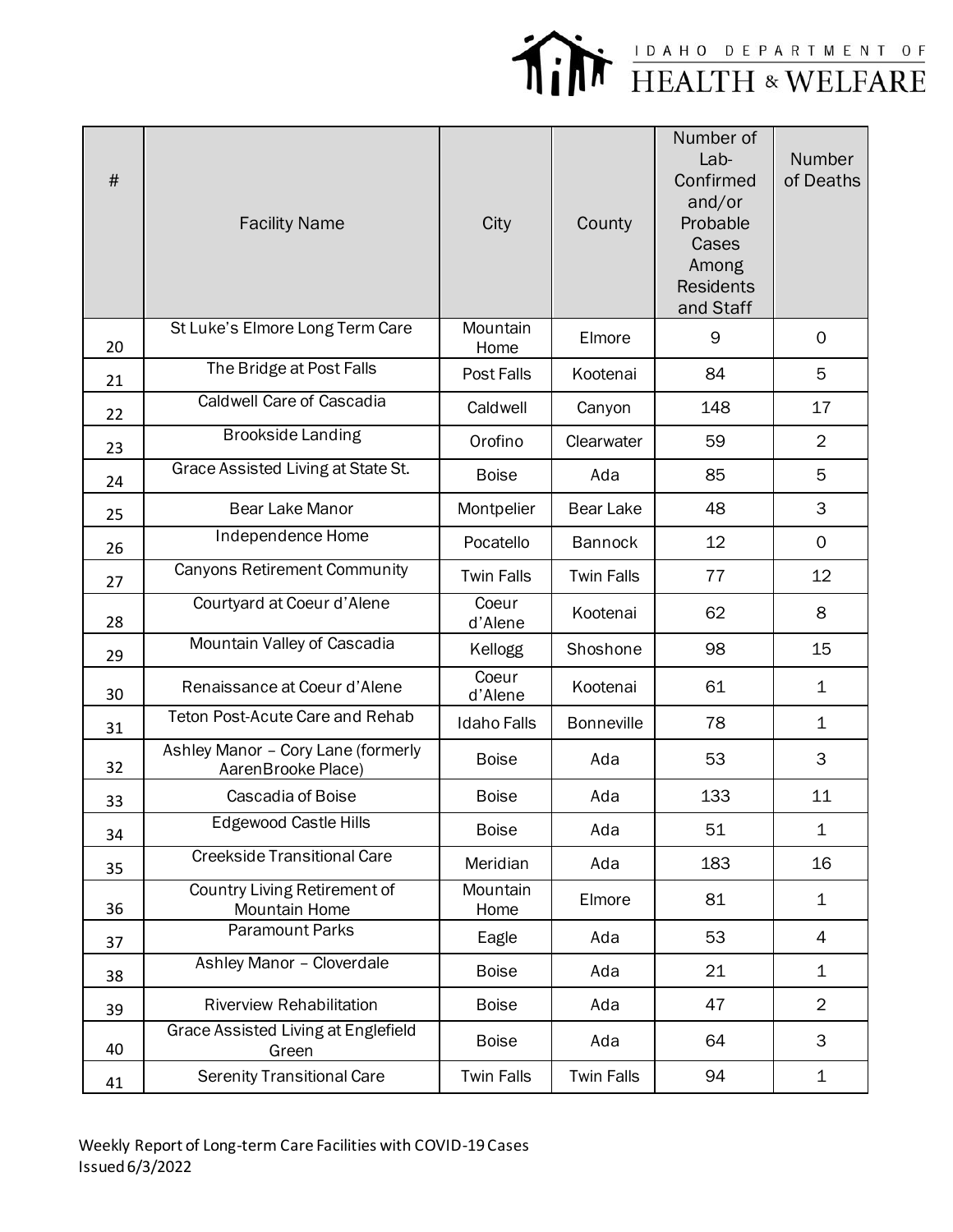

| #              | <b>Facility Name</b>                             | City                                      | County            | Number of<br>Lab-<br>Confirmed<br>and/or<br>Probable<br>Cases<br>Among<br><b>Residents</b><br>and Staff | Number<br>of Deaths |
|----------------|--------------------------------------------------|-------------------------------------------|-------------------|---------------------------------------------------------------------------------------------------------|---------------------|
| 42             | <b>Brookdale Twin Falls</b>                      | <b>Twin Falls</b>                         | <b>Twin Falls</b> | 63                                                                                                      | 3                   |
| 43             | Diamond Peak of Shelley                          | Shelley                                   | <b>Bingham</b>    | 17                                                                                                      | 0                   |
| 44             | <b>Brookdale Pocatello</b>                       | Pocatello                                 | <b>Bannock</b>    | 87                                                                                                      | 6                   |
| 45             | Franklin County Transitional Care                | Preston                                   | Franklin          | 64                                                                                                      | $\overline{2}$      |
| 46             | Grace at Chubbuck                                | Chubbuck                                  | <b>Bannock</b>    | 38                                                                                                      | $\mathbf 1$         |
| 47             | <b>Bristol Heights Assisted Living</b>           | Coeur<br>d'Alene                          | Kootenai          | 42                                                                                                      | 3                   |
| 48             | Good Samaritan Society - Silver Wood<br>Village  | Silverton                                 | Shoshone          | 64                                                                                                      | 5                   |
| 49             | Karcher Post-acute Rehab                         | Nampa                                     | Canyon            | 103                                                                                                     | $\mathbf 1$         |
| 50             | Discovery Rehab and Living                       | Salmon                                    | Lemhi             | 43                                                                                                      | $\Omega$            |
| 51             | Homestead Assisted Living Rexburg                | Rexburg                                   | Madison           | 115                                                                                                     | 11                  |
| 52             | Life Care of Post Falls                          | Post Falls                                | Kootenai          | 72                                                                                                      | 6                   |
|                |                                                  | <b>Facilities with Resolved Outbreaks</b> |                   |                                                                                                         |                     |
| 1              | Harmony Place                                    | <b>Twin Falls</b>                         | <b>Twin Falls</b> | 5                                                                                                       | 0                   |
| $\overline{2}$ | Family Life, Nampa                               | Nampa                                     | Canyon            | 4                                                                                                       | 0                   |
| 3              | <b>Autumn Cove</b>                               | <b>Star</b>                               | Ada               | 5                                                                                                       | $\mathbf 1$         |
| 4              | <b>Harbor Assisted Living</b>                    | Nampa                                     | Canyon            | $\overline{2}$                                                                                          | $\mathbf 1$         |
| 5              | Ivy Place & Amber Lane                           | <b>Boise</b>                              | Ada               | $\mathbf 1$                                                                                             | $\mathbf 1$         |
| 6              | Ashley Manor - Eagle House #2                    | Eagle                                     | Ada               | $\mathbf 1$                                                                                             | $\mathsf{O}$        |
| $\overline{7}$ | Meadows Assisted Living Center                   | Salmon                                    | Lemhi             | $\mathbf 1$                                                                                             | 0                   |
| 8              | <b>Aging Gracefully</b>                          | Nampa                                     | Canyon            | 10                                                                                                      | 1                   |
| 9              | Communicare #6 Weiser                            | Weiser                                    | Washington        | 26                                                                                                      | $\overline{2}$      |
| 10             | <b>Indianhead Estates</b>                        | Weiser                                    | Washington        | $\overline{7}$                                                                                          | $\mathbf 0$         |
| 11             | Desano Place Assisted Living                     | Gooding                                   | Gooding           | 13                                                                                                      | $\mathbf 1$         |
| 12             | <b>Overland Court Generations Memory</b><br>Care | <b>Boise</b>                              | Ada               | 31                                                                                                      | 3                   |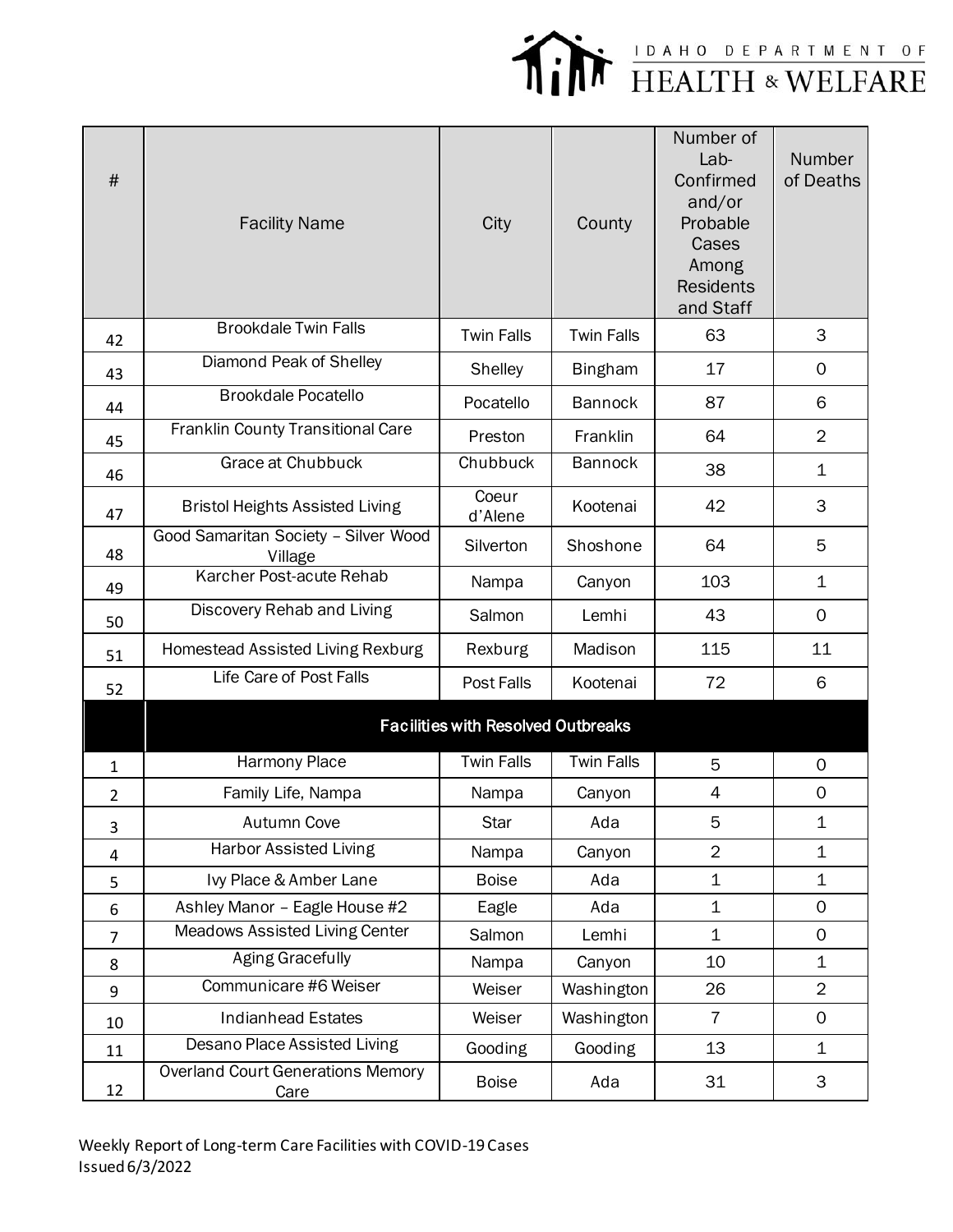

| #  | <b>Facility Name</b>                                  | City              | County             | Number of<br>Lab-<br>Confirmed<br>and/or<br>Probable<br>Cases<br>Among<br><b>Residents</b><br>and Staff | <b>Number</b><br>of Deaths |
|----|-------------------------------------------------------|-------------------|--------------------|---------------------------------------------------------------------------------------------------------|----------------------------|
| 13 | Cottages of Nampa                                     | Nampa             | Canyon             | 12                                                                                                      | $\Omega$                   |
| 14 | Ashley Manor - Lincoln                                | Jerome            | Jerome             | 20                                                                                                      | $\mathbf 1$                |
| 15 | Seven Oaks Community Home - Larri<br>Lee              | Post Falls        | Kootenai           | 8                                                                                                       | $\Omega$                   |
| 16 | Seven Oaks Community Home -<br>Stephanie              | Post Falls        | Kootenai           | 3                                                                                                       | $\mathbf 0$                |
| 17 | Seven Oaks Community Home - Tybalt                    | Post Falls        | Kootenai           | 13                                                                                                      | $\Omega$                   |
| 18 | Diamond Peak Health Care of Challis                   | Challis           | Custer             | 18                                                                                                      | $\mathbf 1$                |
| 19 | Diamond Peak of Burley                                | <b>Burley</b>     | Cassia             | 5                                                                                                       | $\mathbf 0$                |
| 20 | <b>Hillcrest Home</b>                                 | <b>Twin Falls</b> | <b>Twin Falls</b>  | $\mathbf{1}$                                                                                            | $\mathbf 0$                |
| 21 | Vista Assisted Living (now Etosha<br>Assisted Living) | Rupert            | Minidoka           | 20                                                                                                      | $\mathbf 1$                |
| 22 | Silvercreek Assisted Living                           | Hailey            | <b>Blaine</b>      | 9                                                                                                       | $\Omega$                   |
| 23 | Clear Creek Home                                      | <b>Twin Falls</b> | <b>Twin Falls</b>  | 15                                                                                                      | $\mathbf 0$                |
| 24 | <b>River Rock Assisted Living</b>                     | <b>Buhl</b>       | <b>Twin Falls</b>  | 28                                                                                                      | $\overline{4}$             |
| 25 | <b>Streamside Assisted Living</b>                     | Nampa             | Canyon             | 33                                                                                                      | 3                          |
| 26 | Peterson Place Assisted Living                        | Hayden            | Kootenai           | 15                                                                                                      | $\Omega$                   |
| 27 | <b>Willow Place Assisted Living</b>                   | <b>Twin Falls</b> | <b>Twin Falls</b>  | 3                                                                                                       | $\mathbf 0$                |
| 28 | Cenoma House                                          | <b>Twin Falls</b> | <b>Twin Falls</b>  | $\mathbf 1$                                                                                             | $\mathbf 1$                |
| 29 | <b>Alpine Manor</b>                                   | Kimberly          | <b>Twin Falls</b>  | 15                                                                                                      | $\mathsf{O}\xspace$        |
| 30 | Ashley Manor - Hawthorne                              | Chubbuck          | <b>Bannock</b>     | 9                                                                                                       | $\overline{2}$             |
| 31 | Ashley Manor - Cedar                                  | Pocatello         | <b>Bannock</b>     | 5                                                                                                       | $\mathbf 0$                |
| 32 | Independent Living Services Freedom                   | <b>Boise</b>      | Ada                | 4                                                                                                       | $\mathbf 0$                |
| 33 | Communicare #1 Gem                                    | Nampa             | Canyon             | 3                                                                                                       | $\mathbf 0$                |
| 34 | <b>Crystal Creek Assisted Living</b>                  | Ammon             | <b>Bonneville</b>  | 3                                                                                                       | 0                          |
| 35 | Campus View Home                                      | <b>Twin Falls</b> | <b>Twin Falls</b>  | 6                                                                                                       | $\mathbf 0$                |
| 36 | Pleasant Valley Shelter Home                          | Lewiston          | Nez Perce          | 12                                                                                                      | $\mathbf 1$                |
| 37 | <b>Hettinger Living Center</b>                        | <b>Boise</b>      | Ada                | 5                                                                                                       | $\mathsf{O}$               |
| 38 | <b>Basil Celany Living Center</b>                     | <b>Boise</b>      | Ada                | $\overline{7}$                                                                                          | $\mathbf 0$                |
| 39 | New Beginnings Community Living                       | <b>Bonneville</b> | <b>Idaho Falls</b> | 21                                                                                                      | $\mathbf 0$                |
| 40 | Diamond Peak of Gooding                               | Gooding           | Gooding            | 3                                                                                                       | $\mathsf{O}\xspace$        |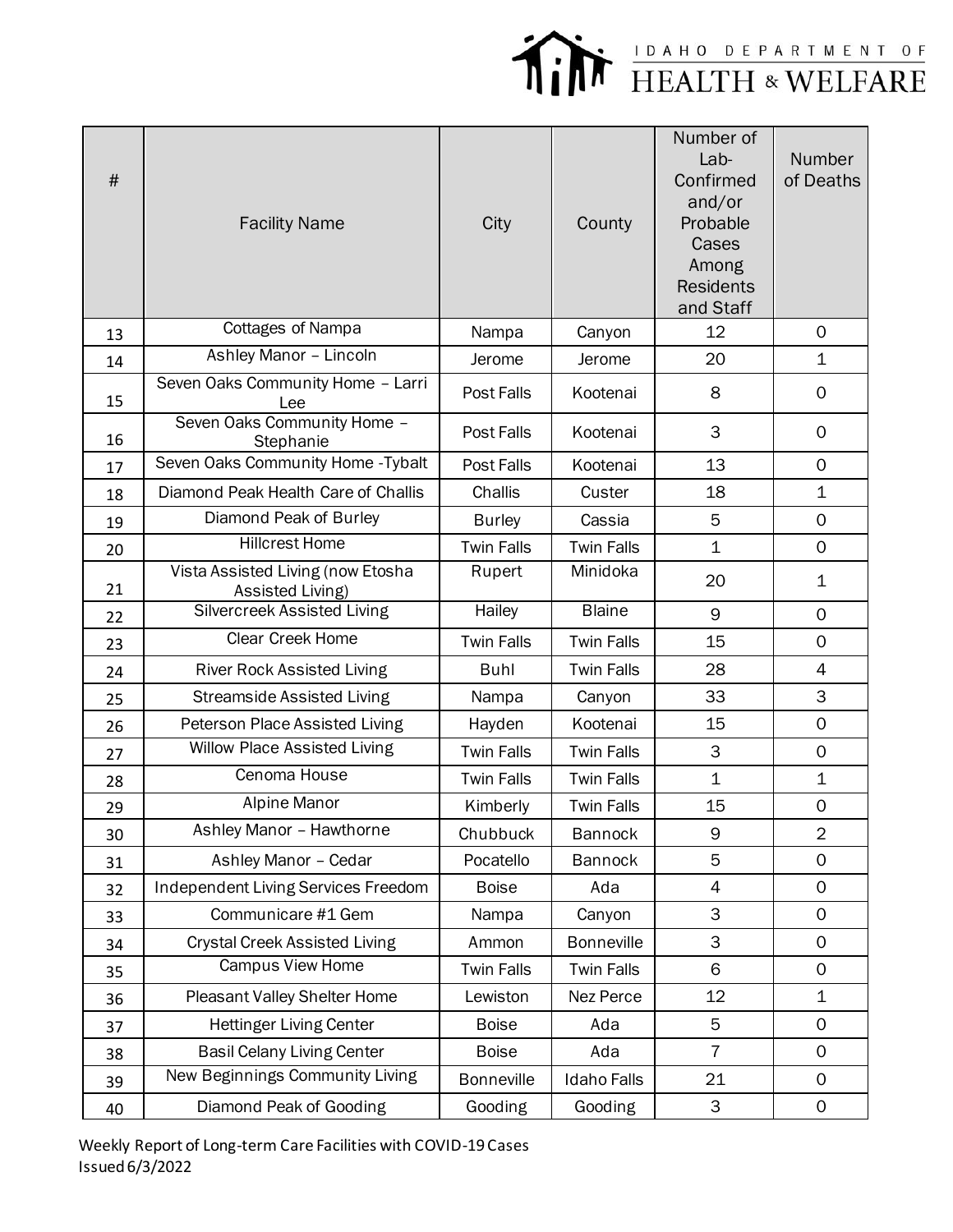

| $\#$ | <b>Facility Name</b>                       | City              | County            | Number of<br>Lab-<br>Confirmed<br>and/or<br>Probable<br>Cases<br>Among<br><b>Residents</b><br>and Staff | Number<br>of Deaths |
|------|--------------------------------------------|-------------------|-------------------|---------------------------------------------------------------------------------------------------------|---------------------|
| 41   | Antelope Creek Living Center               | Darlington        | <b>Butte</b>      | 11                                                                                                      | $\mathbf 0$         |
| 42   | Caribou Memorial Living Center             | Soda<br>Springs   | Caribou           | 26                                                                                                      | 4                   |
| 43   | <b>Country Comfort Residential Care</b>    | Coeur<br>d'Alene  | Kootenai          | $\overline{2}$                                                                                          | 0                   |
| 44   | <b>Cottages of McCall</b>                  | <b>McCall</b>     | Valley            | $\mathbf 1$                                                                                             | $\mathsf{O}$        |
| 45   | Stonebridge Assisted Living of<br>Hagerman | Hagerman          | Gooding           | 22                                                                                                      | $\overline{2}$      |
| 46   | Rosetta of Burley                          | <b>Burley</b>     | Cassia            | $\overline{7}$                                                                                          | $\mathbf 1$         |
| 47   | Desano Place Shoshone                      | Shoshone          | Lincoln           | 9                                                                                                       | $\mathbf 1$         |
| 48   | Communicare #2 Boone                       | Nampa             | Canyon            | 12                                                                                                      | $\mathsf{O}$        |
| 49   | <b>Woodland Assisted Living</b>            | <b>Buhl</b>       | <b>Twin Falls</b> | 8                                                                                                       | $\mathsf{O}$        |
| 50   | <b>Belmont Care Center Crestview</b>       | Pocatello         | <b>Bannock</b>    | 10                                                                                                      | $\mathsf{O}$        |
| 51   | <b>Briarwood Assisted Living</b>           | Rexburg           | Madison           | 9                                                                                                       | $\mathbf 1$         |
| 52   | Trinity at 1 <sup>st</sup> Street          | Meridian          | Ada               | $\overline{7}$                                                                                          | $\mathbf 0$         |
| 53   | CommuniCare #7 Cougar                      | Nampa             | Canyon            | 8                                                                                                       | $\mathbf 0$         |
| 54   | Syringa Place                              | <b>Twin Falls</b> | <b>Twin Falls</b> | $\overline{7}$                                                                                          | $\mathsf{O}$        |
| 55   | Salubria Center                            | Cambridge         | Washington        | 18                                                                                                      | 1                   |
| 56   | <b>Gables of Blackfoot II</b>              | <b>Bingham</b>    | <b>Blackfoot</b>  | 21                                                                                                      | $\mathsf{O}$        |
| 57   | <b>Hope Springs</b>                        | Meridian          | Ada               | $\overline{2}$                                                                                          | $\mathsf{O}\xspace$ |
| 58   | Gables of Shelley                          | Shelley           | <b>Bingham</b>    | 20                                                                                                      | 4                   |
| 59   | Evergreen Place Assisted Living            | <b>Buhl</b>       | <b>Twin Falls</b> | 20                                                                                                      | $\overline{2}$      |
| 60   | <b>Willow Park Senior Living</b>           | <b>Boise</b>      | Ada               | 46                                                                                                      | $\overline{7}$      |
| 61   | <b>Rigby Country Living Center</b>         | Rigby             | Jefferson         | 11                                                                                                      | 0                   |
| 62   | <b>Independent Living Services Milclay</b> | <b>Boise</b>      | Ada               | $\mathbf{1}$                                                                                            | $\mathsf{O}$        |
| 63   | Huckleberry Retirement Homes II            | Sandpoint         | <b>Bonner</b>     | 15                                                                                                      | 3                   |
| 64   | Homestead Assisted Living - St.<br>Anthony | St. Anthony       | Fremont           | 34                                                                                                      | 6                   |
| 65   | St. Luke's - Elks Sub Acute Rehab          | <b>Boise</b>      | Ada               | 34                                                                                                      | $\mathsf{O}$        |
| 66   | <b>Avamere Transitional Care</b>           | <b>Boise</b>      | Ada               | 57                                                                                                      | 3                   |
| 67   | Aspire - Sunset Oaks                       | Nampa             | Canyon            | $\overline{I}$                                                                                          | 0                   |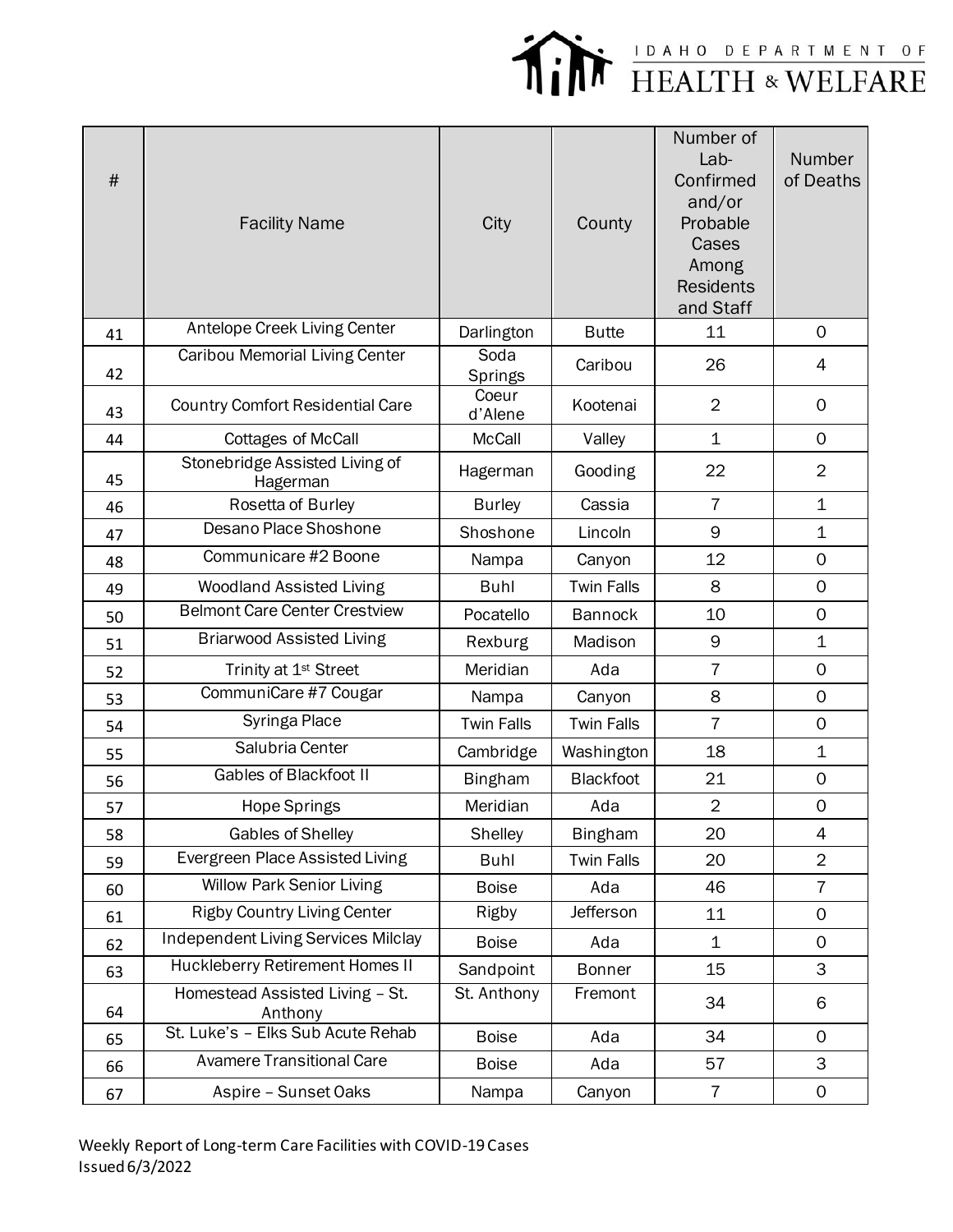

| $\#$ | <b>Facility Name</b>                          | City               | County            | Number of<br>$Lab-$<br>Confirmed<br>and/or<br>Probable<br>Cases<br>Among<br><b>Residents</b><br>and Staff | Number<br>of Deaths |
|------|-----------------------------------------------|--------------------|-------------------|-----------------------------------------------------------------------------------------------------------|---------------------|
| 68   | Aspire - Elk Run                              | Meridian           | Ada               | 13                                                                                                        | $\mathbf 0$         |
| 69   | Aspire - Vineyard                             | Meridian           | Ada               | 5                                                                                                         | $\mathbf 1$         |
| 70   | <b>Cottages of Middleton</b>                  | Middleton          | Canyon            | 18                                                                                                        | $\overline{2}$      |
| 71   | <b>Wellspring Meadows</b>                     | Hayden             | Kootenai          | 37                                                                                                        | 3                   |
| 72   | Coeur d'Alene Health and Rehab of<br>Cascadia | Coeur<br>d'Alene   | Kootenai          | 66                                                                                                        | 3                   |
| 73   | Golden Years - Maryland                       | Nampa              | Canyon            | 3                                                                                                         | $\mathbf 0$         |
| 74   | <b>Tambree Meadows Assisted Living</b>        | <b>Idaho Falls</b> | <b>Bonneville</b> | 46                                                                                                        | $\overline{2}$      |
| 75   | The Wildflower of Rigby                       | Rigby              | Jefferson         | 3                                                                                                         | $\mathsf{O}$        |
| 76   | McCoy House Group Home                        | Pocatello          | <b>Bannock</b>    | 21                                                                                                        | 0                   |
| 77   | Serenity Place Residential Care               | Lewiston           | Nez Perce         | 11                                                                                                        | $\mathsf{O}$        |
| 78   | Aspire - Milliken                             | Nampa              | Canyon            | 11                                                                                                        | $\mathsf{O}$        |
| 79   | Gables Assisted Living of Caldwell            | Caldwell           | Canyon            | 34                                                                                                        | 6                   |
| 80   | Edgewood Spring Creek Meridian                | Meridian           | Ada               | 35                                                                                                        | 3                   |
| 81   | Autumn Breeze                                 | <b>Buhl</b>        | <b>Twin Falls</b> | 24                                                                                                        | 6                   |
| 82   | Rosetta of Twin Falls                         | <b>Twin Falls</b>  | <b>Twin Falls</b> | 15                                                                                                        | $\mathbf 1$         |
| 83   | <b>Riviera Residential Care</b>               | <b>Boise</b>       | Ada               | $\mathbf 1$                                                                                               | 0                   |
| 84   | Yellowstone Group Home #1                     | <b>Idaho Falls</b> | <b>Bonneville</b> | 30                                                                                                        | $\mathsf O$         |
| 85   | Palouse Hills Assisted Living                 | Moscow             | Latah             | 14                                                                                                        | $\mathbf 1$         |
| 86   | <b>Brooklyn House</b>                         | <b>Boise</b>       | Ada               | $\overline{2}$                                                                                            | 0                   |
| 87   | <b>Oasis Shelter Home</b>                     | Caldwell           | Canyon            | 17                                                                                                        | $\mathsf{O}$        |
| 88   | <b>Gables of Pocatello I</b>                  | Pocatello          | <b>Bannock</b>    | 20                                                                                                        | 3                   |
| 89   | Hancock House                                 | <b>Boise</b>       | Ada               | $\mathbf 1$                                                                                               | $\mathsf{O}$        |
| 90   | Oneida Long Term Care Facility                | Malad              | Oneida            | 39                                                                                                        | $\overline{2}$      |
| 91   | <b>Gem Village Assisted Living</b>            | Blackfoot          | <b>Bingham</b>    | 54                                                                                                        | 4                   |
| 92   | Joyce's Orchard Residential Care              | Lewiston           | Nez Perce         | 9                                                                                                         | 0                   |
| 93   | Boise Group Home #2 Molly Court               | <b>Boise</b>       | Ada               | 12                                                                                                        | 0                   |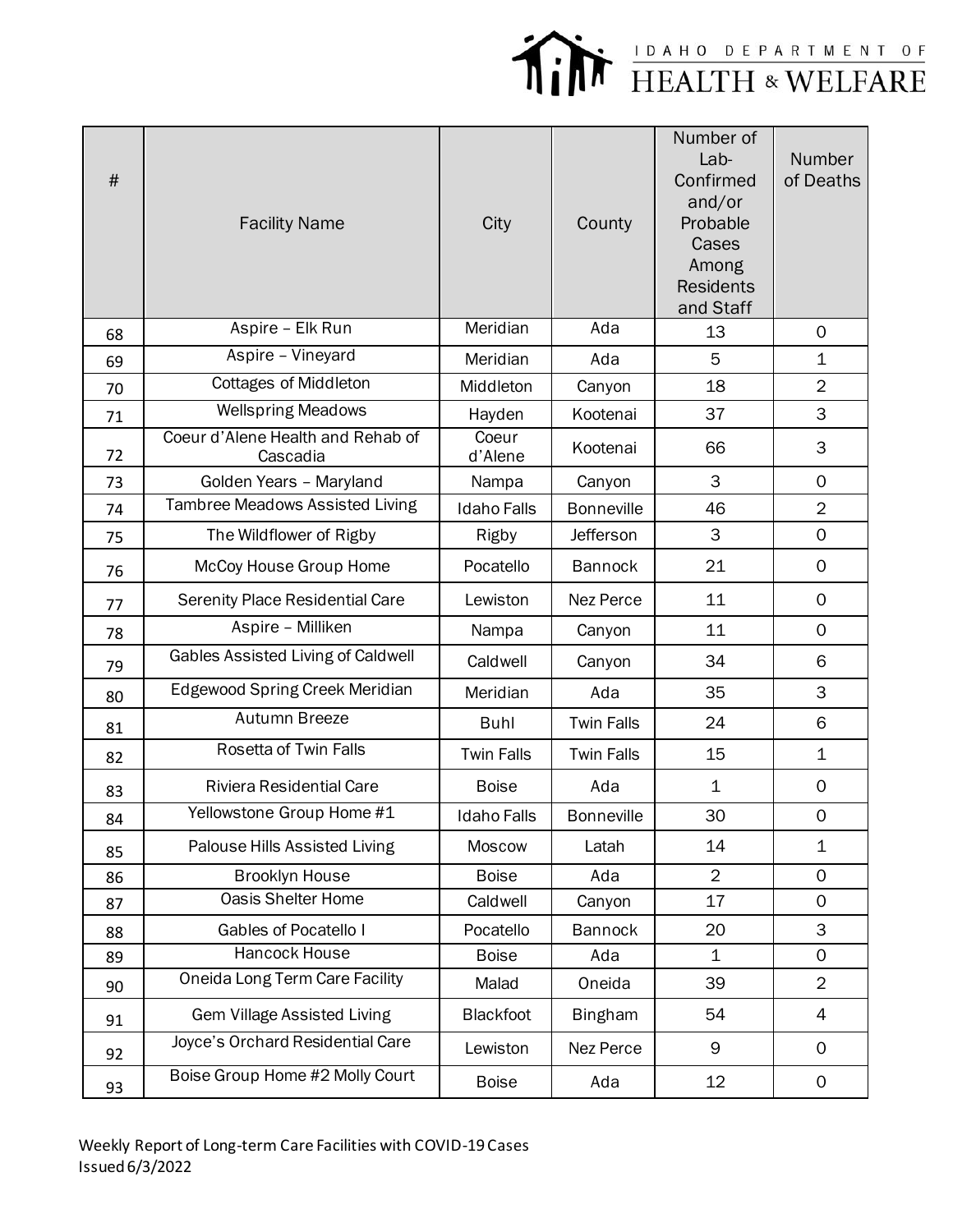

| #   | <b>Facility Name</b>                                       | City                       | County            | Number of<br>Lab-<br>Confirmed<br>and/or<br>Probable<br>Cases<br>Among<br><b>Residents</b><br>and Staff | Number<br>of Deaths |
|-----|------------------------------------------------------------|----------------------------|-------------------|---------------------------------------------------------------------------------------------------------|---------------------|
| 94  | Diamond Peak of Lava                                       | Lava Hot<br><b>Springs</b> | <b>Bannock</b>    | 1                                                                                                       | 0                   |
| 95  | Whispering Pines Assisted Living                           | Downey                     | <b>Bannock</b>    | 6                                                                                                       | $\mathsf{O}$        |
| 96  | Boise Group Home #4 Eshelman                               | <b>Boise</b>               | Ada               | 13                                                                                                      | 0                   |
| 97  | Alpine Meadows Assisted Living                             | Meridian                   | Ada               | 33                                                                                                      | $\mathbf 1$         |
| 98  | <b>Malad Living Center</b>                                 | Malad                      | Oneida            | 6                                                                                                       | $\mathsf{O}$        |
| 99  | Seven Oaks Community Home - Elm                            | Post Falls                 | Kootenai          | 15                                                                                                      | $\mathsf{O}$        |
| 100 | Ashley Manor - Beverly Hills                               | Payette                    | Payette           | $\overline{2}$                                                                                          | $\Omega$            |
| 101 | Pocatello Assisted Living Center -<br><b>Willard House</b> | Pocatello                  | <b>Bannock</b>    | 21                                                                                                      | $\mathsf{O}$        |
| 102 | Park Center Assisted Living                                | <b>Boise</b>               | Ada               | $\mathbf 1$                                                                                             | $\mathsf{O}$        |
| 103 | Living Spring Residential Care                             | Lewiston                   | Nez Perce         | $\overline{7}$                                                                                          | $\mathsf{O}$        |
| 104 | <b>Bluebonnet Haus</b>                                     | <b>Twin Falls</b>          | <b>Twin Falls</b> | $\overline{4}$                                                                                          | $\mathsf{O}$        |
| 105 | MorningStar of Idaho Falls                                 | <b>Idaho Falls</b>         | <b>Bonneville</b> | 48                                                                                                      | 9                   |
| 106 | Pacifica Senior Living Pinehurst                           | Pinehurst                  | Shoshone          | 25                                                                                                      | 4                   |
| 107 | Ashley Manor - Middleton                                   | Middleton                  | Canyon            | 12                                                                                                      | 1                   |
| 108 | <b>Generations Assisted Living</b>                         | Rathdrum                   | Kootenai          | 22                                                                                                      | 3                   |
| 109 | Park Place Assisted Living                                 | <b>Boise</b>               | Ada               | 67                                                                                                      | 4                   |
| 110 | Parkwood Meadows                                           | <b>Idaho Falls</b>         | <b>Bonneville</b> | 23                                                                                                      | $\mathbf 1$         |
| 111 | <b>Broadway Hills</b>                                      | <b>Idaho Falls</b>         | <b>Bonneville</b> | $\overline{2}$                                                                                          | $\mathsf{O}$        |
| 112 | Diamond Peak of Chubbuck                                   | <b>Bannock</b>             | Chubbuck          | 10                                                                                                      | 0                   |
| 113 | <b>Crestwood Serenity Assisted Living</b>                  | Meridian                   | Ada               | 9                                                                                                       | $\mathbf{O}$        |
| 114 | Aspire - Fieldstone                                        | Meridian                   | Ada               | 18                                                                                                      | $\mathsf{O}$        |
| 115 | <b>Cottages of Weiser</b>                                  | Weiser                     | Washington        | 25                                                                                                      | $\mathsf{O}$        |
| 116 | Diamond Peak of Pocatello                                  | Pocatello                  | <b>Bannock</b>    | $\overline{7}$                                                                                          | 0                   |
| 117 | <b>Heritage Senior Living</b>                              | Preston                    | Franklin          | 62                                                                                                      | 6                   |
| 118 | Lily and Syringa Assisted Living                           | <b>Idaho Falls</b>         | <b>Bonneville</b> | 26                                                                                                      | $\overline{2}$      |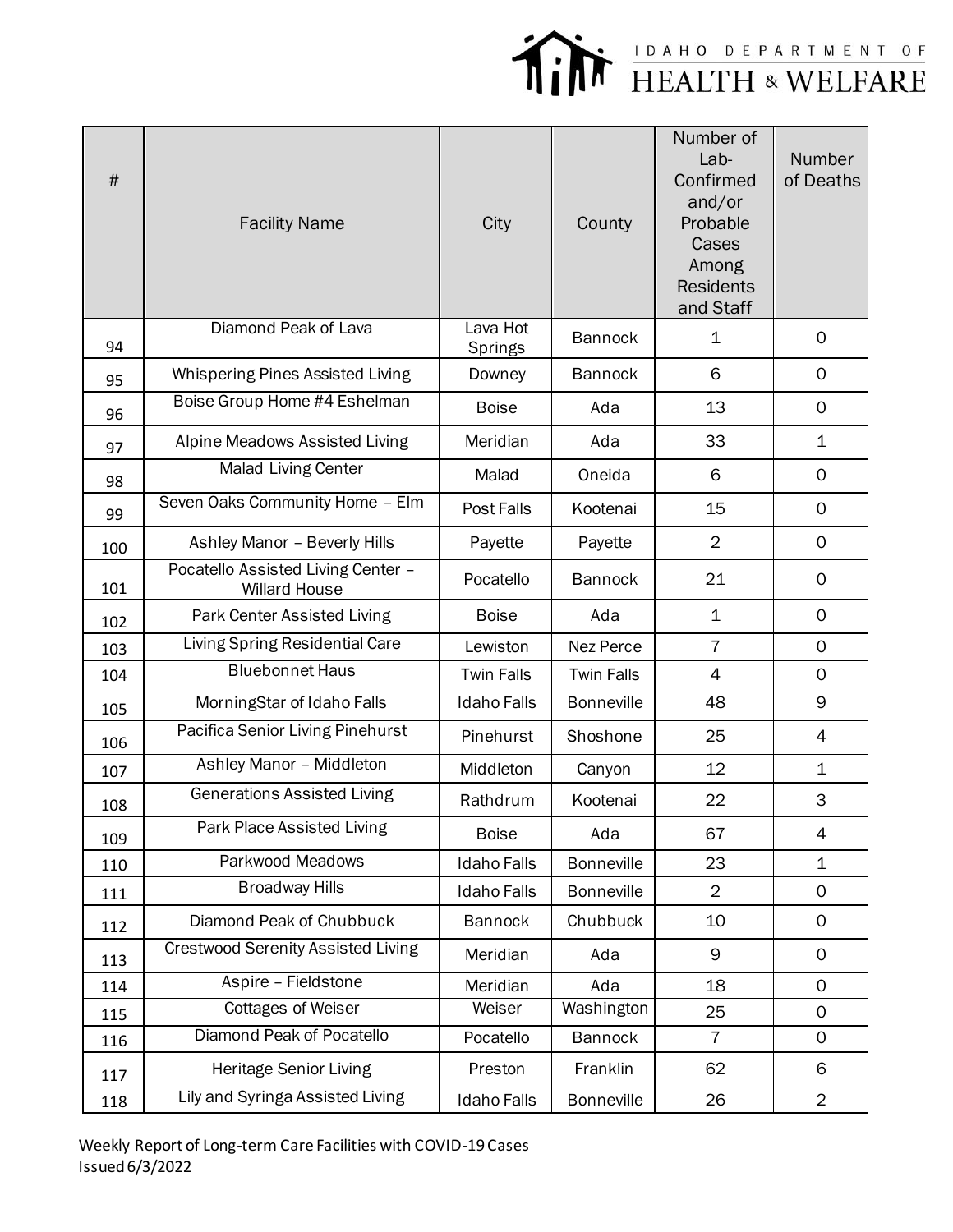

| $\#$ | <b>Facility Name</b>                     | City               | County            | Number of<br>$Lab-$<br>Confirmed<br>and/or<br>Probable<br>Cases<br>Among<br><b>Residents</b><br>and Staff | Number<br>of Deaths |
|------|------------------------------------------|--------------------|-------------------|-----------------------------------------------------------------------------------------------------------|---------------------|
| 119  | Assisted Living on Shamrock              | Nampa              | Canyon            | $\overline{2}$                                                                                            | $\mathbf 0$         |
| 120  | Tomorrow's Hope-Nampa                    | Nampa              | Canyon            | 12                                                                                                        | $\mathbf 0$         |
| 121  | Quail Ridge                              | Pocatello          | <b>Bannock</b>    | 49                                                                                                        | 3                   |
| 122  | Edgewood Spring Creek Soda Springs       | Soda<br>Springs    | Caribou           | 18                                                                                                        | $\mathsf{O}$        |
| 123  | Autumn Haven Assisted Living             | Rupert             | Minidoka          | 13                                                                                                        | $\mathsf{O}\xspace$ |
| 124  | Bridge Assisted Living at Sandpoint      | Sandpoint          | <b>Bonner</b>     | 17                                                                                                        | $\mathbf 1$         |
| 125  | Golden Girls Residential Care            | Lewiston           | Nez Perce         | 10                                                                                                        | $\mathsf{O}$        |
| 126  | Gables of Ammon                          | Ammon              | <b>Bonneville</b> | 50                                                                                                        | 5                   |
| 127  | Gables of Idaho Falls Assisted Living    | <b>Idaho Falls</b> | <b>Bonneville</b> | 36                                                                                                        | 3                   |
| 128  | Sage Grove                               | Rigby              | Jefferson         | 10                                                                                                        | $\mathsf{O}$        |
| 129  | Ashley Manor - Iowa                      | Caldwell           | Canyon            | 11                                                                                                        | $\mathbf 0$         |
| 130  | <b>Cottages of Emmett</b>                | Emmett             | Gem               | 29                                                                                                        | $\overline{2}$      |
| 131  | <b>Orchards of Cascadia</b>              | Nampa              | Canyon            | 120                                                                                                       | 12                  |
| 132  | Monte Vista Hills                        | Pocatello          | <b>Bannock</b>    | 96                                                                                                        | 11                  |
| 133  | Magic Valley Manor                       | Wendell            | Gooding           | 3                                                                                                         | $\mathsf{O}$        |
| 134  | Clearwater Health & Rehab of<br>Cascadia | Orofino            | Clearwater        | 68                                                                                                        | 5                   |
| 135  | Pomerelle Place                          | <b>Burley</b>      | Cassia            | 26                                                                                                        | $\mathsf{O}\xspace$ |
| 136  | Mentor Boise - Bedford                   | Meridian           | Ada               | 8                                                                                                         | $\Omega$            |
| 137  | <b>Blake View Home</b>                   | <b>Twin Falls</b>  | <b>Twin Falls</b> | 13                                                                                                        | 0                   |
| 138  | Lakeside Assisted Living                 | Winchester         | Lewis             | 73                                                                                                        | $\overline{2}$      |
| 139  | Milestone Decisions #2 6th St            | Moscow             | Latah             | 28                                                                                                        | $\mathsf{O}$        |
| 140  | <b>Copper Summit Assisted Living</b>     | Pocatello          | <b>Bannock</b>    | 26                                                                                                        | 1                   |
| 141  | Willows Retirement & Assisted Living     | Blackfoot          | <b>Bingham</b>    | 33                                                                                                        | 3                   |
| 142  | South Bannock Home                       | Pocatello          | <b>Bannock</b>    | 25                                                                                                        | $\mathsf{O}$        |
| 143  | Caring Hearts Assisted Living            | Pocatello          | <b>Bannock</b>    | 52                                                                                                        | 4                   |
| 144  | Ashley Manor - Buttercup Trail           | Kimberly           | <b>Twin Falls</b> | 19                                                                                                        | $\overline{2}$      |
| 145  | Good Samaritan - Idaho Falls Village     | <b>Idaho Falls</b> | <b>Bonneville</b> | 56                                                                                                        | $\overline{2}$      |
| 146  | Lakeside Assisted Living                 | Sandpoint          | <b>Bonner</b>     | 38                                                                                                        | 0                   |
| 147  | Wedgewood Terrace                        | Lewiston           | Nez Perce         | 61                                                                                                        | $\overline{2}$      |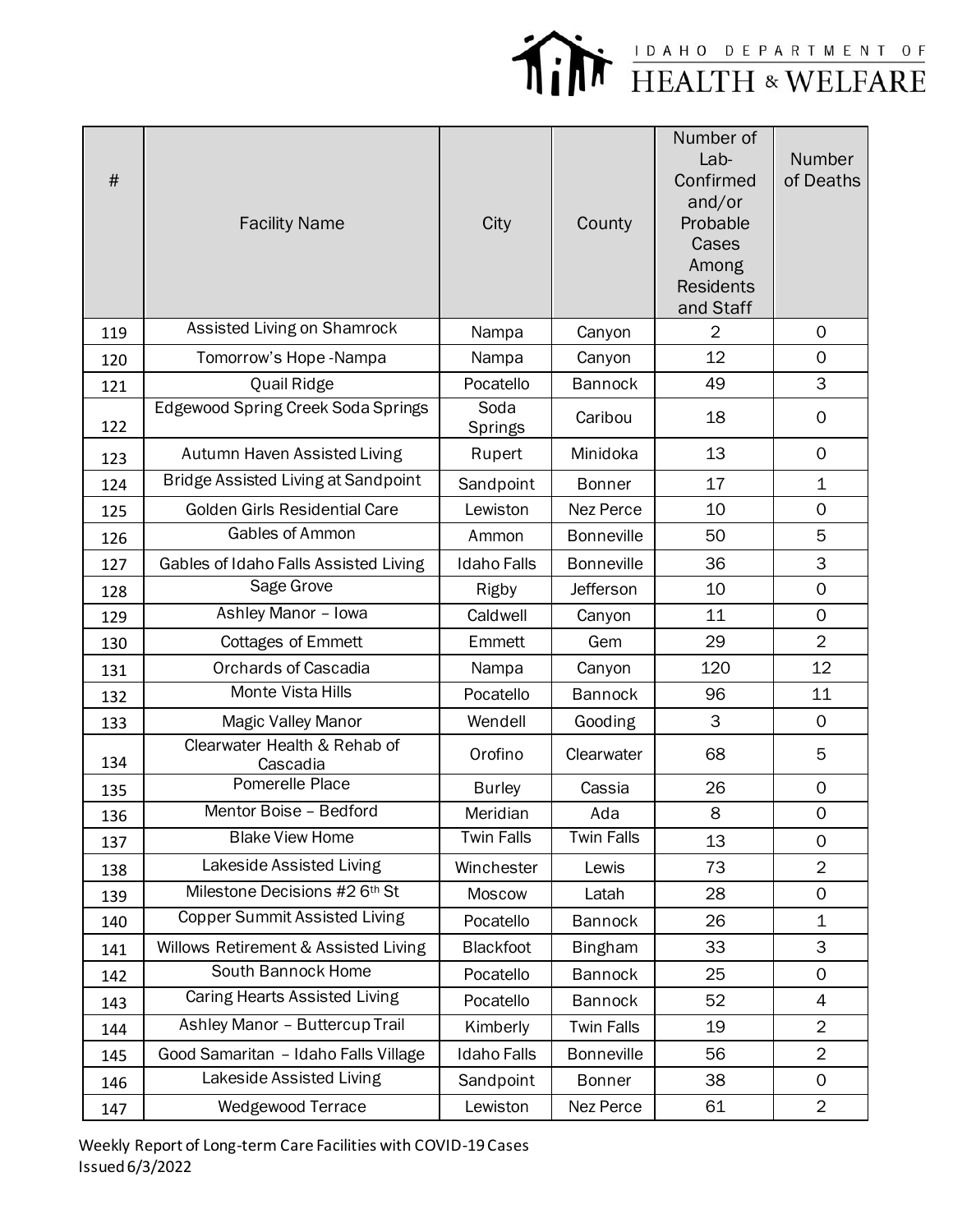

| $\#$ | <b>Facility Name</b>                      | City                    | County            | Number of<br>Lab-<br>Confirmed<br>and/or<br>Probable<br>Cases<br>Among<br><b>Residents</b><br>and Staff | Number<br>of Deaths |
|------|-------------------------------------------|-------------------------|-------------------|---------------------------------------------------------------------------------------------------------|---------------------|
| 148  | <b>Lincoln Court Retirement Community</b> | <b>Idaho Falls</b>      | <b>Bonneville</b> | 129                                                                                                     | 9                   |
| 149  | <b>Midland Manor</b>                      | Nampa                   | Canyon            | 8                                                                                                       | $\mathsf{O}$        |
| 150  | <b>Cottages of Payette</b>                | Payette                 | Payette           | 13                                                                                                      | 1                   |
| 151  | Lenity Senior Living                      | Caldwell                | Canyon            | 81                                                                                                      | $\overline{4}$      |
| 152  | Payette Healthcare of Cascadia            | Payette                 | Payette           | 59                                                                                                      | $\overline{4}$      |
| 153  | Swan Falls Assisted Living                | Kuna                    | Ada               | 86                                                                                                      | $\overline{7}$      |
| 154  | <b>Cottages of Boise</b>                  | <b>Boise</b>            | Ada               | 33                                                                                                      | $\mathbf 1$         |
| 155  | Grace Assisted Living - Nampa             | Nampa                   | Canyon            | 64                                                                                                      | $\overline{7}$      |
| 156  | Cove of Cascadia                          | <b>Bellevue</b>         | <b>Blaine</b>     | 79                                                                                                      | $\overline{7}$      |
| 157  | Life Care Center of Lewiston              | Lewiston                | Nez Perce         | 105                                                                                                     | 25                  |
| 158  | Park Place Assisted Living                | Nampa                   | Canyon            | 60                                                                                                      | 3                   |
| 159  | Countryside Care and Rehab                | Rupert                  | Minidoka          | 77                                                                                                      | 9                   |
| 160  | Stonebridge Assisted Living of<br>Wendell | Wendell                 | Gooding           | 29                                                                                                      | 3                   |
| 161  | <b>Syringa Chalet Nursing Facility</b>    | <b>Blackfoot</b>        | <b>Bingham</b>    | 67                                                                                                      | $\mathbf{O}$        |
| 162  | <b>Gateway Transitional Care Center</b>   | Pocatello               | <b>Bannock</b>    | 175                                                                                                     | 16                  |
| 163  | Aspen Park of Cascadia                    | <b>Moscow</b>           | Latah             | 69                                                                                                      | $\mathbf 1$         |
| 164  | <b>Turtle and Crane Assisted Living</b>   | <b>Idaho Falls</b>      | <b>Bonneville</b> | 35                                                                                                      | $\overline{7}$      |
| 165  | Ashton Memorial Living Center             | Ashton                  | Fremont           | 37                                                                                                      | $\mathbf 1$         |
| 166  | Parma Living Center                       | Parma                   | Canyon            | 21                                                                                                      | $\mathbf 1$         |
| 167  | Maplewood Assisted Living                 | Hayden                  | Kootenai          | 20                                                                                                      | 0                   |
| 168  | <b>Cherry Ridge Center</b>                | Emmett                  | Gem               | 52                                                                                                      | 5                   |
| 169  | Ashley Manor - Crescent                   | Caldwell                | Canyon            | 11                                                                                                      | 0                   |
| 170  | Ashley Manor - Midland                    | Nampa                   | Canyon            | 16                                                                                                      | $\overline{2}$      |
| 171  | Legends Park Assisted Living              | Coeur<br>d'Alene        | Kootenai          | 37                                                                                                      | $\mathbf 1$         |
| 172  | Harmony House Assisted Living             | Hayden                  | Kootenai          | 14                                                                                                      | $\mathsf{O}$        |
| 173  | <b>Boundary County Nursing Home</b>       | <b>Bonners</b><br>Ferry | Boundary          | 35                                                                                                      | 3                   |
| 174  | <b>Gables of Pocatello II</b>             | Pocatello               | <b>Bannock</b>    | 14                                                                                                      | $\mathsf{O}$        |
| 175  | Southwest Idaho Treatment Center          | Nampa                   | Canyon            | 94                                                                                                      | 0                   |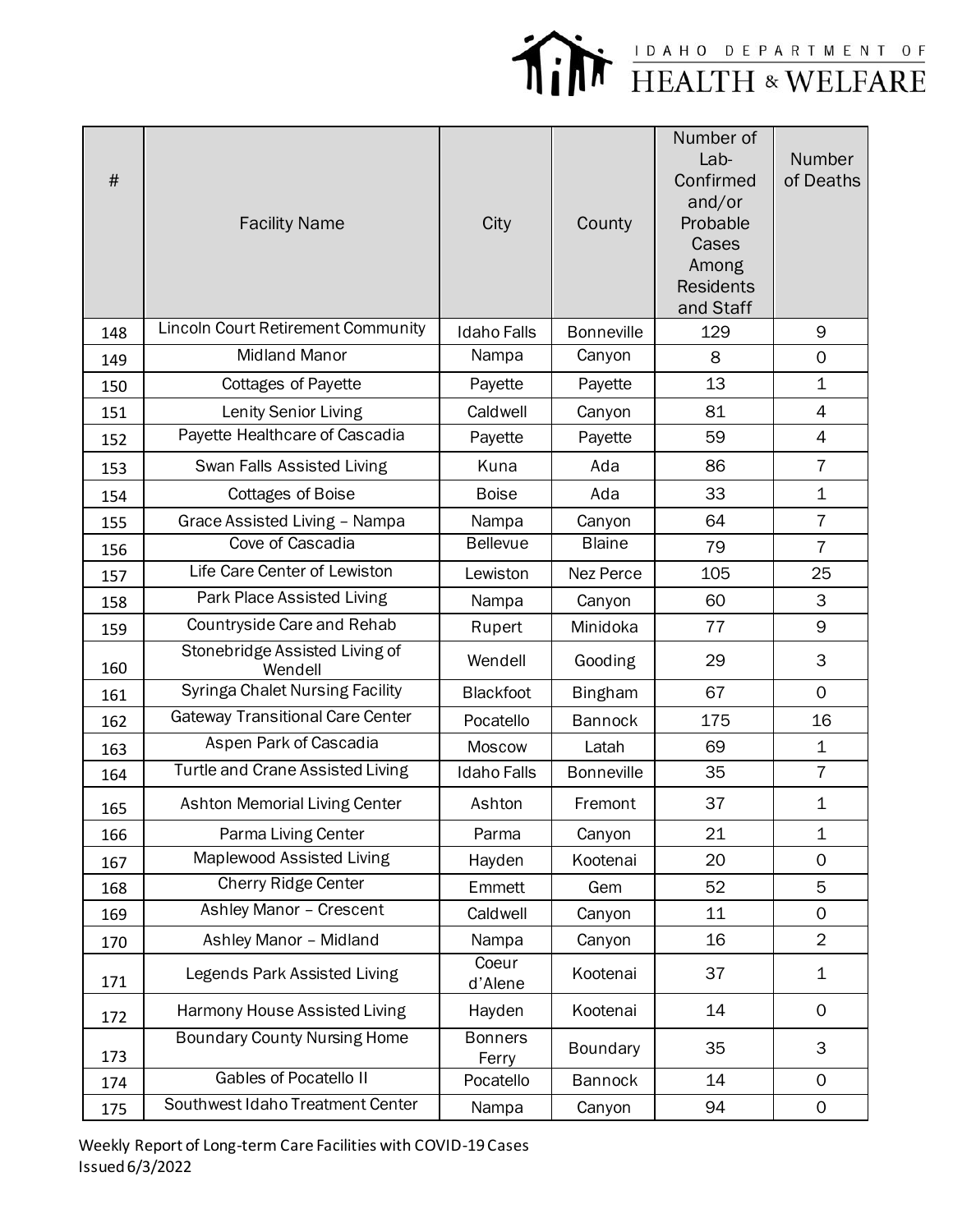

| $\#$ | <b>Facility Name</b>                        | City                    | County            | Number of<br>Lab-<br>Confirmed<br>and/or<br>Probable<br>Cases<br>Among<br><b>Residents</b><br>and Staff | Number<br>of Deaths |
|------|---------------------------------------------|-------------------------|-------------------|---------------------------------------------------------------------------------------------------------|---------------------|
| 176  | <b>Curtis House</b>                         | <b>Boise</b>            | Ada               | 5                                                                                                       | $\mathbf 0$         |
| 177  | Ashley Manor - Elgin Way                    | <b>Boise</b>            | Ada               | $\overline{4}$                                                                                          | $\mathbf 1$         |
| 178  | State Veterans Home - Lewiston              | Lewiston                | Nez Perce         | 77                                                                                                      | 0                   |
| 179  | <b>Brookdale Lewiston</b>                   | Lewiston                | Nez Perce         | 44                                                                                                      | $\overline{2}$      |
| 180  | Prestige - The Orchards                     | Lewiston                | Nez Perce         | 134                                                                                                     | 9                   |
| 181  | Twin Falls Transitional Care of<br>Cascadia | <b>Twin Falls</b>       | <b>Twin Falls</b> | 90                                                                                                      | $\overline{2}$      |
| 182  | <b>Highland Estates</b>                     | <b>Burley</b>           | Cassia            | 35                                                                                                      | $\mathbf 0$         |
| 183  | Lewiston Transitional Care of<br>Cascadia   | Lewiston                | Nez Perce         | 120                                                                                                     | 10                  |
| 184  | <b>Meadowlark Homes</b>                     | Grangeville             | Idaho             | 19                                                                                                      | $\mathsf{O}$        |
| 185  | Northern Light Residential Care             | <b>Twin Falls</b>       | <b>Twin Falls</b> | $\overline{7}$                                                                                          | $\mathbf 0$         |
| 186  | Madison Carriage Cove                       | Rexburg                 | Madison           | 47                                                                                                      | $\mathbf 0$         |
| 187  | Promontory Point Rehabilitation             | Ammon                   | <b>Bonneville</b> | 41                                                                                                      | $\mathbf{O}$        |
| 188  | Autumn Wind Assisted Living                 | Caldwell                | Canyon            | 96                                                                                                      | 12                  |
| 189  | Quinn Meadows Rehab & Care Center           | Pocatello               | <b>Bannock</b>    | 83                                                                                                      | $\overline{2}$      |
| 190  | Olympus Heights Home                        | Pocatello               | <b>Bannock</b>    | 17                                                                                                      | $\mathbf 0$         |
| 191  | Gables Assisted Living of Blackfoot 1       | <b>Blackfoot</b>        | <b>Bingham</b>    | 10                                                                                                      | $\mathbf 0$         |
| 192  | Boise Group Home #8 Delmar                  | <b>Boise</b>            | Ada               | 12                                                                                                      | $\mathsf{O}\xspace$ |
| 193  | <b>Foxtail Senior Living</b>                | Eagle                   | Ada               | 88                                                                                                      | 6                   |
| 194  | Hearthstone Village                         | Kootenai                | <b>Bonner</b>     | 29                                                                                                      | $\mathsf{O}$        |
| 195  | Luther Park at Sandpoint                    | Sandpoint               | <b>Bonner</b>     | 61                                                                                                      | 5                   |
| 196  | Ashley Manor - Parkview                     | <b>Twin Falls</b>       | <b>Twin Falls</b> | 41                                                                                                      | 4                   |
| 197  | Apple Valley Residence                      | Emmett                  | Gem               | 52                                                                                                      | $\overline{2}$      |
| 198  | Cascadia of Nampa                           | Nampa                   | Canyon            | 172                                                                                                     | 15                  |
| 199  | <b>Brookdale Chubbuck</b>                   | Chubbuck                | <b>Bannock</b>    | 122                                                                                                     | 9                   |
| 200  | Heritage Assisted Living                    | <b>Twin Falls</b>       | <b>Twin Falls</b> | 95                                                                                                      | 11                  |
| 201  | Heron Place                                 | Nampa                   | Canyon            | 27                                                                                                      | 3                   |
| 202  | <b>Broadway Fields Assisted Living</b>      | <b>Idaho Falls</b>      | <b>Bonneville</b> | 41                                                                                                      | $\mathbf 1$         |
| 203  | Sunset Home Assisted Living                 | <b>Bonners</b><br>Ferry | Boundary          | 29                                                                                                      | 4                   |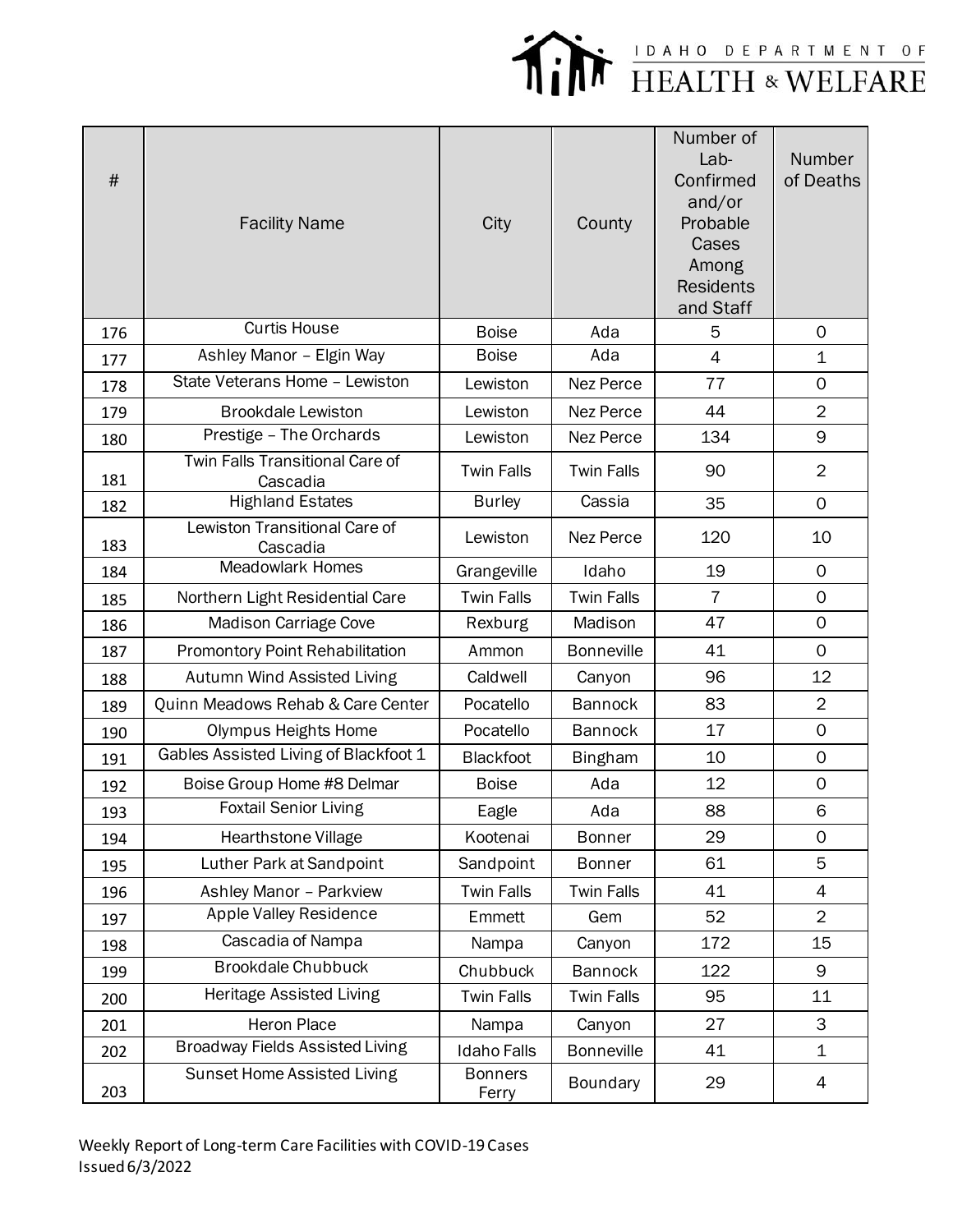

| $\#$ | <b>Facility Name</b>                                   | City               | County            | Number of<br>Lab-<br>Confirmed<br>and/or<br>Probable<br>Cases<br>Among<br><b>Residents</b><br>and Staff | Number<br>of Deaths |
|------|--------------------------------------------------------|--------------------|-------------------|---------------------------------------------------------------------------------------------------------|---------------------|
| 204  | <b>Chardonnay Assisted Living</b>                      | <b>Twin Falls</b>  | <b>Twin Falls</b> | 24                                                                                                      | $\mathbf 1$         |
| 205  | <b>Guardian Angel Homes</b>                            | Post Falls         | Kootenai          | 74                                                                                                      | 11                  |
| 206  | <b>Wellspring of Cascadia</b>                          | Nampa              | Canyon            | 132                                                                                                     | 9                   |
| 207  | <b>Karcher Estates</b>                                 | Nampa              | Canyon            | 62                                                                                                      | 3                   |
| 208  | <b>Power County Nursing Home</b>                       | American<br>Falls  | Power             | 47                                                                                                      | $\mathbf 0$         |
| 209  | <b>Country Cottage Assisted Living</b>                 | <b>Twin Falls</b>  | <b>Twin Falls</b> | 14                                                                                                      | $\mathbf 0$         |
| 210  | Communicare #8 Lincoln                                 | Jerome             | Jerome            | 24                                                                                                      | 1                   |
| 211  | Tomorrow's Hope - Lavin                                | Meridian           | Ada               | 19                                                                                                      | $\mathbf{O}$        |
| 212  | Tomorrow's Hope - Eagle                                | Eagle              | Ada               | 12                                                                                                      | $\mathbf 0$         |
| 213  | Tomorrow's Hope - Sapphire                             | Meridian           | Ada               | 16                                                                                                      | $\mathbf 1$         |
| 214  | Harmony Hills                                          | Meridian           | Ada               | 39                                                                                                      | $\mathsf{O}$        |
| 215  | Ashley Manor - Orchard                                 | <b>Boise</b>       | Ada               | 10                                                                                                      | $\overline{2}$      |
| 216  | Ashley Manor - Hyde Park                               | <b>Boise</b>       | Ada               | 9                                                                                                       | $\overline{2}$      |
| 217  | Golden Years Kimra                                     | Meridian           | Ada               | 10                                                                                                      | $\mathbf 1$         |
| 218  | <b>Creekside Residential Care Center</b>               | Jerome             | Jerome            | 44                                                                                                      | $\overline{2}$      |
| 219  | Temple View Transitional Care                          | Rexburg            | Madison           | 68                                                                                                      | 3                   |
| 220  | Life Care Center of Idaho Falls                        | <b>Idaho Falls</b> | <b>Bonneville</b> | 149                                                                                                     | 9                   |
| 221  | Fairwinds - Sand Creek                                 | <b>Idaho Falls</b> | <b>Bonneville</b> | 41                                                                                                      | $\overline{4}$      |
| 222  | Golden Years Oak Crest                                 | Meridian           | Ada               | 15                                                                                                      | $\overline{2}$      |
| 223  | <b>BrightStar Care Homes Summerset</b>                 | <b>Boise</b>       | Ada               | 4                                                                                                       | $\mathsf{O}$        |
| 224  | Boise Group Home #1 Pennfield                          | <b>Boise</b>       | Ada               | 11                                                                                                      | $\mathsf{O}$        |
| 225  | Boise Group Home #3 Holt                               | <b>Boise</b>       | Ada               | 10                                                                                                      | $\mathbf 0$         |
| 226  | <b>Lincoln County Care Center</b>                      | Shoshone           | Lincoln           | 82                                                                                                      | $\overline{7}$      |
| 227  | <b>Edgewood Spring Creek Ustick</b>                    | <b>Boise</b>       | Ada               | 31                                                                                                      | $\overline{2}$      |
| 228  | <b>Edgewood Spring Creek Overland</b>                  | <b>Boise</b>       | Ada               | 49                                                                                                      | 8                   |
| 229  | Edgewood Spring Creek Memory Care<br>- Five Mile       | <b>Boise</b>       | Ada               | 87                                                                                                      | 14                  |
| 230  | Garden Plaza of Valley View - Bridge<br>at Valley View | <b>Boise</b>       | Ada               | 65                                                                                                      | $\overline{4}$      |
| 231  | Aspen Transitional Rehab                               | Meridian           | Ada               | $\overline{73}$                                                                                         | $\overline{7}$      |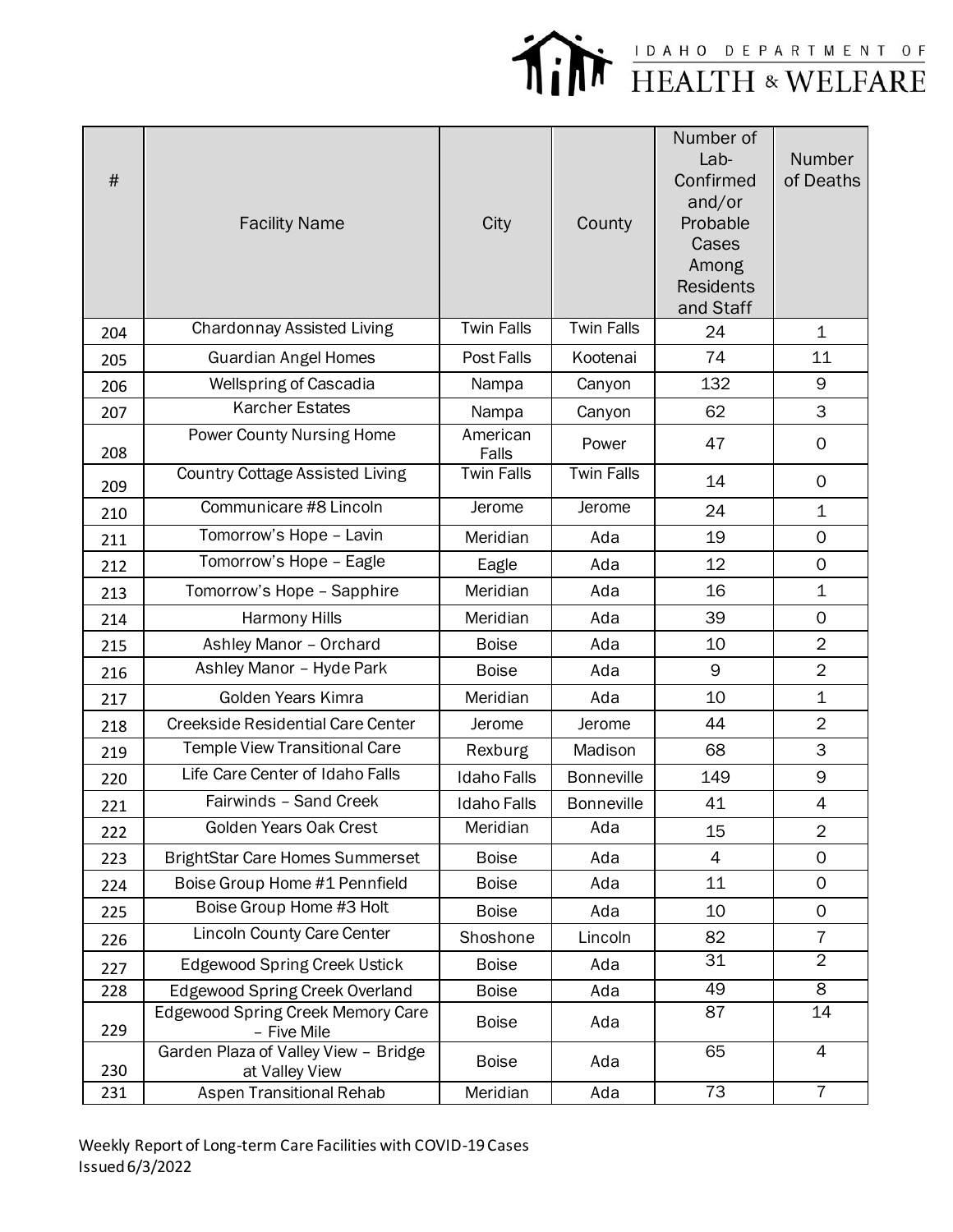

| #   | <b>Facility Name</b>                                  | City              | County            | Number of<br>Lab-<br>Confirmed<br>and/or<br>Probable<br>Cases<br>Among<br><b>Residents</b><br>and Staff | Number<br>of Deaths |
|-----|-------------------------------------------------------|-------------------|-------------------|---------------------------------------------------------------------------------------------------------|---------------------|
| 232 | <b>Advanced Health Care of Lewiston</b>               | Lewiston          | Nez Perce         | 57                                                                                                      | $\overline{2}$      |
| 233 | Sunny Ridge                                           | Nampa             | Canyon            | 91                                                                                                      | 5                   |
| 234 | Owyhee Health & Rehab                                 | Homedale          | Owyhee            | 94                                                                                                      | 13                  |
| 235 | <b>Bridgeview Estates -</b><br><b>Assisted Living</b> | <b>Twin Falls</b> | <b>Twin Falls</b> | 65                                                                                                      | 4                   |
| 236 | <b>Edgewood Spring Creek American</b><br>Falls        | American<br>Falls | Power             | 37                                                                                                      | 3                   |
| 237 | <b>Elegant Residential Living</b>                     | Pocatello         | <b>Bannock</b>    | 62                                                                                                      | $\overline{3}$      |
| 238 | Ashley Manor - Highmont                               | <b>Boise</b>      | Ada               | 5                                                                                                       | $\overline{O}$      |
| 239 | <b>Beehive of Star</b>                                | <b>Star</b>       | Ada               | $\mathbf 1$                                                                                             | 0                   |
| 240 | <b>Cottages of Mountain Home</b>                      | Mountain<br>Home  | Elmore            | $\overline{12}$                                                                                         | $\Omega$            |
| 241 | Life Care Center of Boise                             | <b>Boise</b>      | Ada               | 101                                                                                                     | 14                  |
| 242 | <b>Copper Springs Senior Living</b>                   | Meridian          | Ada               | 93                                                                                                      | 17                  |
| 243 | <b>Garnet Place</b>                                   | Garden City       | Ada               | 16                                                                                                      | $\mathbf 1$         |
| 244 | Generations at Lewiston (formerly<br>Guardian Angel)  | Lewiston          | Nez Perce         | 54                                                                                                      | $\mathbf 1$         |
| 245 | Grace Assisted Living - Twin Falls                    | <b>Twin Falls</b> | <b>Twin Falls</b> | 90                                                                                                      | $\overline{7}$      |
| 246 | Independent Living Services - Five<br>Mile            | <b>Boise</b>      | Ada               | 28                                                                                                      | $\mathbf 0$         |
| 247 | Grangeville Health & Rehab Center                     | Grangeville       | Idaho             | 80                                                                                                      | 11                  |
| 248 | Weiser Care of Cascadia                               | Weiser            | Washington        | 97                                                                                                      | 10                  |
| 249 | Trinity at Lewis & Clark                              | <b>Boise</b>      | Ada               | 14                                                                                                      | $\mathbf 1$         |
| 250 | Oak Creek Rehab                                       | Kimberly          | <b>Twin Falls</b> | 95                                                                                                      | 7                   |
| 251 | Mini Cassia Care Center                               | <b>Burley</b>     | Cassia            | 117                                                                                                     | $\overline{2}$      |
| 252 | Ashley Manor - Harmony                                | <b>Boise</b>      | Ada               | 20                                                                                                      | 3                   |
| 253 | Aspen Valley Senior Living                            | <b>Boise</b>      | Ada               | 49                                                                                                      | $\overline{2}$      |
| 254 | BrightStar Care Homes - Stephen                       | <b>Boise</b>      | Ada               | 8                                                                                                       | $\mathbf 1$         |
| 255 | BrightStar Care Homes- Prickly Pear                   | Eagle             | Ada               | 9                                                                                                       | 0                   |
| 256 | BrightStar Care Homes - Taft                          | <b>Boise</b>      | Ada               | 9                                                                                                       | $\mathbf 1$         |
| 257 | <b>Grace Assisted Living Caldwell</b>                 | Caldwell          | Canyon            | 61                                                                                                      | $\overline{7}$      |
| 258 | Communicare #4 Leland                                 | <b>Boise</b>      | Ada               | 5                                                                                                       | $\mathbf 0$         |
| 259 | Communicare #3 Pond                                   | <b>Boise</b>      | Ada               | 16                                                                                                      | $\mathbf 0$         |
| 260 | Communicare #5 Kuna                                   | Kuna              | Ada               | 9                                                                                                       | $\mathbf 0$         |
| 261 | Bennett Hills Rehab & Care Center                     | Gooding           | Gooding           | 83                                                                                                      | $\overline{I}$      |
| 262 | Desano Place Assisted Living                          | Jerome            | Jerome            | 61                                                                                                      | 6                   |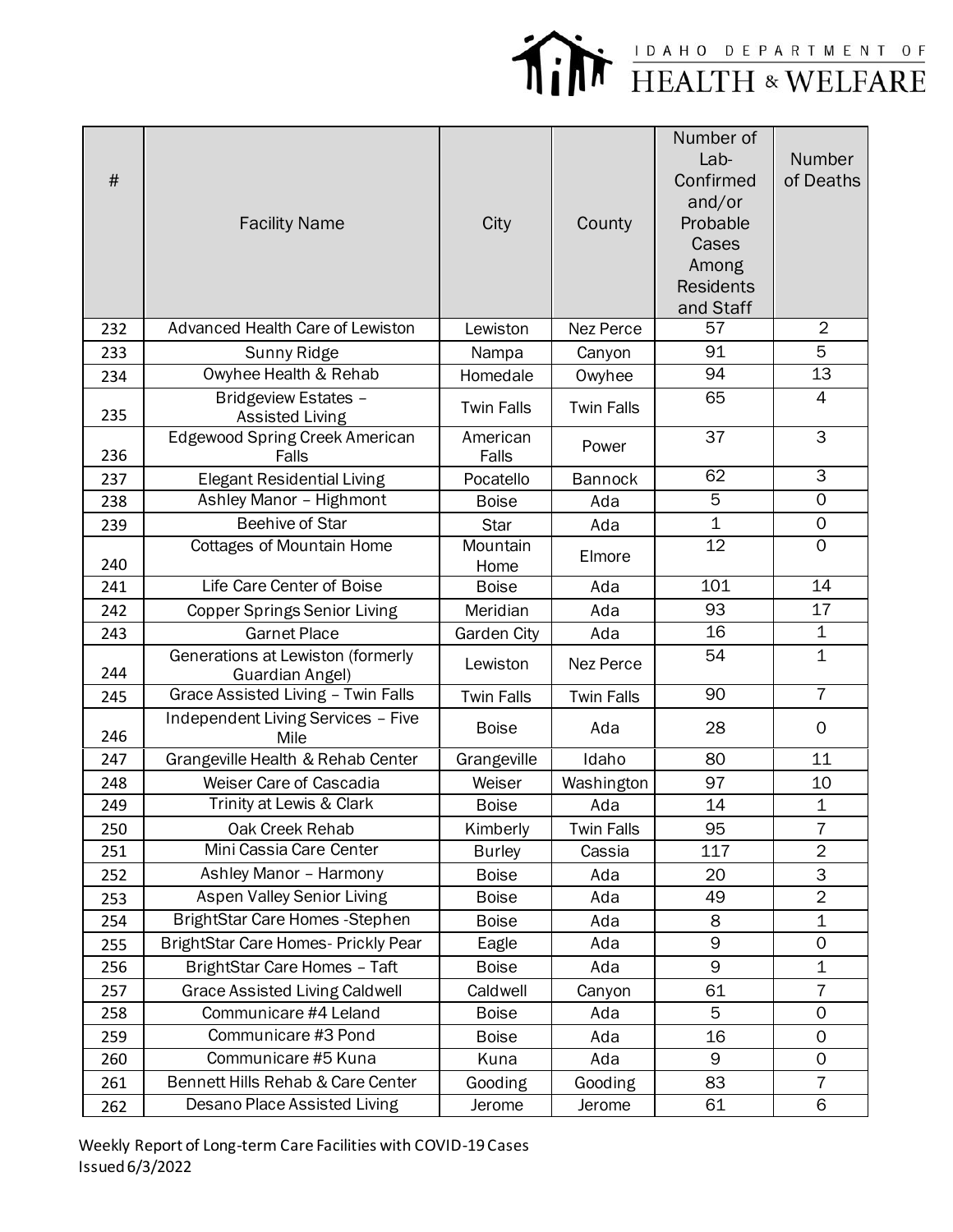

| #   | <b>Facility Name</b>                                         | City                | County   | Number of<br>$Lab-$<br>Confirmed<br>and/or<br>Probable<br>Cases<br>Among<br><b>Residents</b><br>and Staff | Number<br>of Deaths |
|-----|--------------------------------------------------------------|---------------------|----------|-----------------------------------------------------------------------------------------------------------|---------------------|
| 263 | <b>Country Time Assisted Living</b>                          | <b>Star</b>         | Ada      | 22                                                                                                        | 3                   |
| 264 | <b>Cottages of Meridian</b>                                  | Meridian            | Ada      | 22                                                                                                        | $\mathbf 1$         |
| 265 | Rose Terrace Cottages                                        | Coeur<br>d'Alene    | Kootenai | 60                                                                                                        | $\overline{7}$      |
| 266 | Living Springs Assisted Living                               | Post Falls          | Kootenai | $\mathbf 1$                                                                                               | $\mathbf 0$         |
| 267 | Meridian Meadows Assisted Living                             | Meridian            | Ada      | 32                                                                                                        | $\mathsf{O}\xspace$ |
| 268 | Meridian Meadows Transitional Care                           | Meridian            | Ada      | 34                                                                                                        | $\mathbf 0$         |
| 269 | Regency Columbia Village                                     | <b>Boise</b>        | Ada      | 56                                                                                                        | 8                   |
| 270 | <b>Skyline Transitional Care Center</b>                      | <b>Boise</b>        | Ada      | 6                                                                                                         | $\mathbf 0$         |
| 271 | Truewood by Merrill                                          | <b>Boise</b>        | Ada      | 42                                                                                                        | 0                   |
| 272 | <b>Edgewood Spring Creek Fruitland</b>                       | Fruitland           | Payette  | 83                                                                                                        | 5                   |
| 273 | <b>Meadow View Assisted Living</b>                           | Emmett              | Gem      | 66                                                                                                        | 1                   |
| 274 | Tomorrow's Hope - Deb                                        | Meridian            | Ada      | 14                                                                                                        | 0                   |
| 275 | <b>Independent Living Services -</b><br>Summerwind           | <b>Boise</b>        | Ada      | $\overline{3}$                                                                                            | $\mathbf 0$         |
| 276 | Garden Plaza of Valley View - Valley<br>View Nursing & Rehab | <b>Boise</b>        | Ada      | 159                                                                                                       | 13                  |
| 277 | Edgewood Spring Creek Eagle Island                           | Eagle               | Ada      | 91                                                                                                        | $\overline{7}$      |
| 278 | Veranda Senior Living - Barber<br>Station                    | <b>Boise</b>        | Ada      | 39                                                                                                        | 6                   |
| 279 | Touchmark at Meadow Lake Village                             | Meridian            | Ada      | 178                                                                                                       | 10                  |
| 280 | <b>Poplar Grove Assisted Living</b>                          | <b>Glenns Ferry</b> | Elmore   | 21                                                                                                        | $\mathbf 1$         |
| 281 | Touchmark - Elkhorn Lodge                                    | Meridian            | Ada      | 31                                                                                                        | $\mathsf{O}$        |
| 282 | Veranda Senior Living - Paramount                            | Meridian            | Ada      | 58                                                                                                        | $\mathbf 1$         |
| 283 | MorningStar Senior Living of Boise                           | <b>Boise</b>        | Ada      | 61                                                                                                        | 1                   |
| 284 | Meadow View Nursing & Rehab                                  | Nampa               | Canyon   | 161                                                                                                       | 9                   |
| 285 | <b>Parke View Rehab</b>                                      | <b>Burley</b>       | Cassia   | 125                                                                                                       | 3                   |
| 286 | <b>Brookdale Boise Parkcenter</b>                            | <b>Boise</b>        | Ada      | 61                                                                                                        | 5                   |
| 287 | Royal Villa Care Center                                      | Payette             | Payette  | 26                                                                                                        | 1                   |
| 288 | Creekside Inn Assisted Living                                | Coeur d'<br>Alene   | Kootenai | 47                                                                                                        | 4                   |
| 289 | The Lodge at Riverside Harbor                                | Post Falls          | Kootenai | 34                                                                                                        | 3                   |
| 290 | Pacifica Senior Living Coeur d'Alene                         | Coeur<br>d'Alene    | Kootenai | 42                                                                                                        | 8                   |
| 291 | Good Samaritan Society - Boise<br>Village                    | <b>Boise</b>        | Ada      | 37                                                                                                        | 1                   |